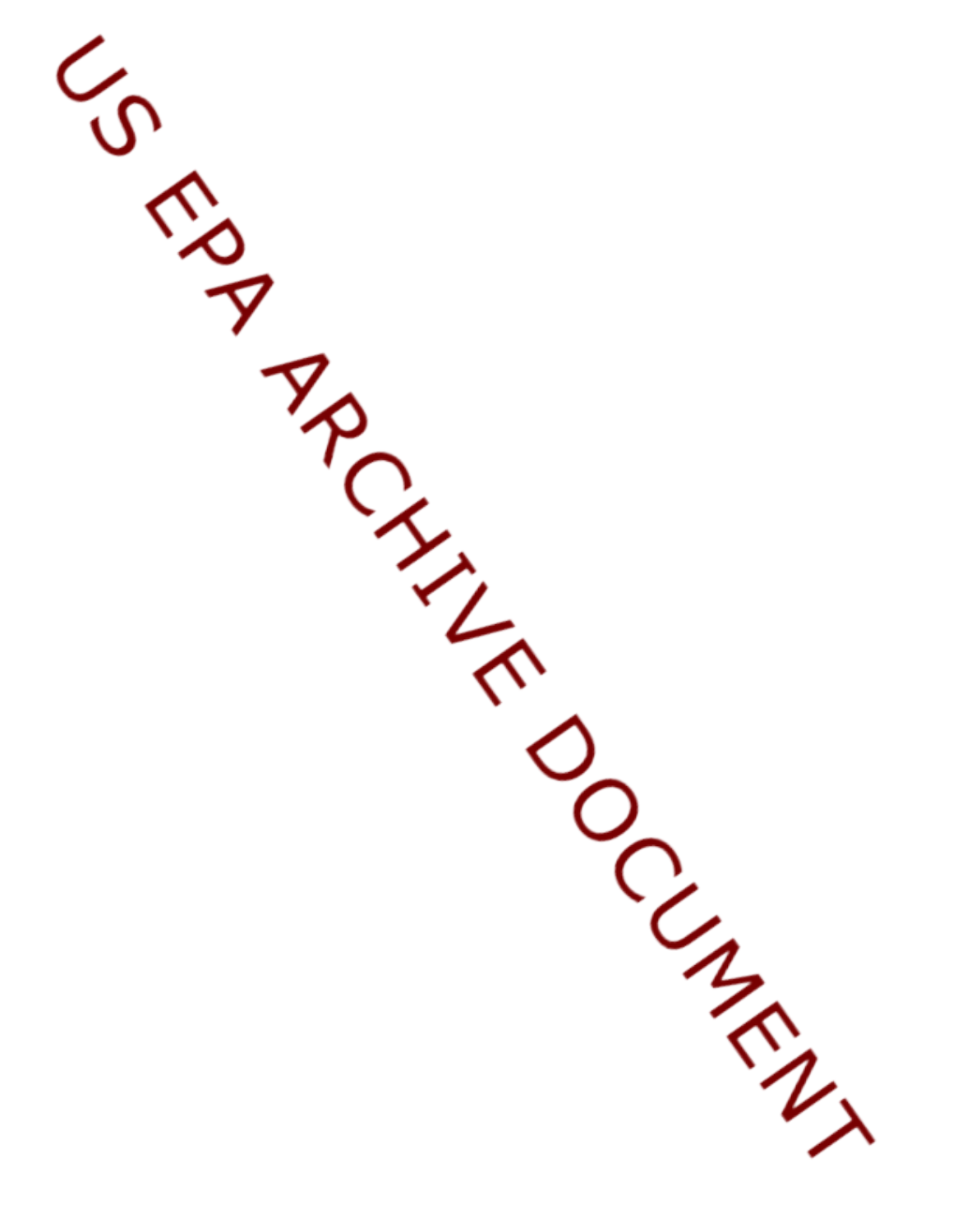# **Technical Factsheet on: GLYPHOSATE**

[List of Contaminants](http://www.epa.gov/safewater/hfacts.html) 

 As part of the Drinking Water and Health pages, this fact sheet is part of a larger publication: **National Primary Drinking Water Regulations** 

 MCL: 0.7 mg/L HAL(child): 1- to 10- day: 20 mg/L; Longer-term: 1 mg/L Drinking Water Standards MCLG: 0.7 mg/L

## **Health Effects Summary**

Acute: EPA has found glyphosate to potentially cause the following health effects from acute exposures at levels above the MCL: congestion of the lungs; increased breathing rate.

 consuming 1 liter of water per day, upto a ten-day exposure to 20 mg/L or up to a 7-year exposure to 1 Drinking water levels which are considered "safe" for short-term exposures: For a 10-kg (22 lb.) child mg/L.

 levels above the MCL: kidney damage, reproductive effects. Chronic: Glyphosate has the potential to cause the following health effects from long-term exposures at

 cancer from a lifetime exposure in drinking water. Cancer: There is inadequate evidence to state whether or not glyphosate has the potential to cause

#### **Usage Patterns**

 Glyphosate is a non-selective herbicide registered for use on many food and non-food crops as well as non-crop areas where total vegetation control is desired. When applied at lower rates, it serves as a plant growth regulator. The most common uses include control of broadleaf weeds and grasses in : hay/pasture, soybeans, field corn; ornamentals, lawns, turf, forest plantings, greenhouses, rights-of-way.

 Glyphosate is among the most widely used pesticides by volume. In 1986, an estimated 6,308,000 pounds of glyphosate was used in the United Sates. Usage in 1990 was estimated to be 11,595,000 pounds. It ranked eleventh among conventional pesticides in the US during 1990-91. In recent years, 13 to 20 million acres were treated with 18.7 million lbs. annually. Glyphosate is generally sold as the isopropylamine salt and applied as a liquid foliar spray.

#### **Release Patterns**

 Glyphosate is released to the environment in its use as a herbicide for controlling woody and herbaceous weeds on forestry, right-of-way, cropped and non-cropped sites. These sites may be around water and in wetlands.

 It may also be released to the environment during its manufacture, formulation, transport, storage, disposal and cleanup, and from spills. Since glyphosate is not a listed chemical in the Toxics Release Inventory, data on releases during its manufacture and handling are not available.

#### **Environmental Fate**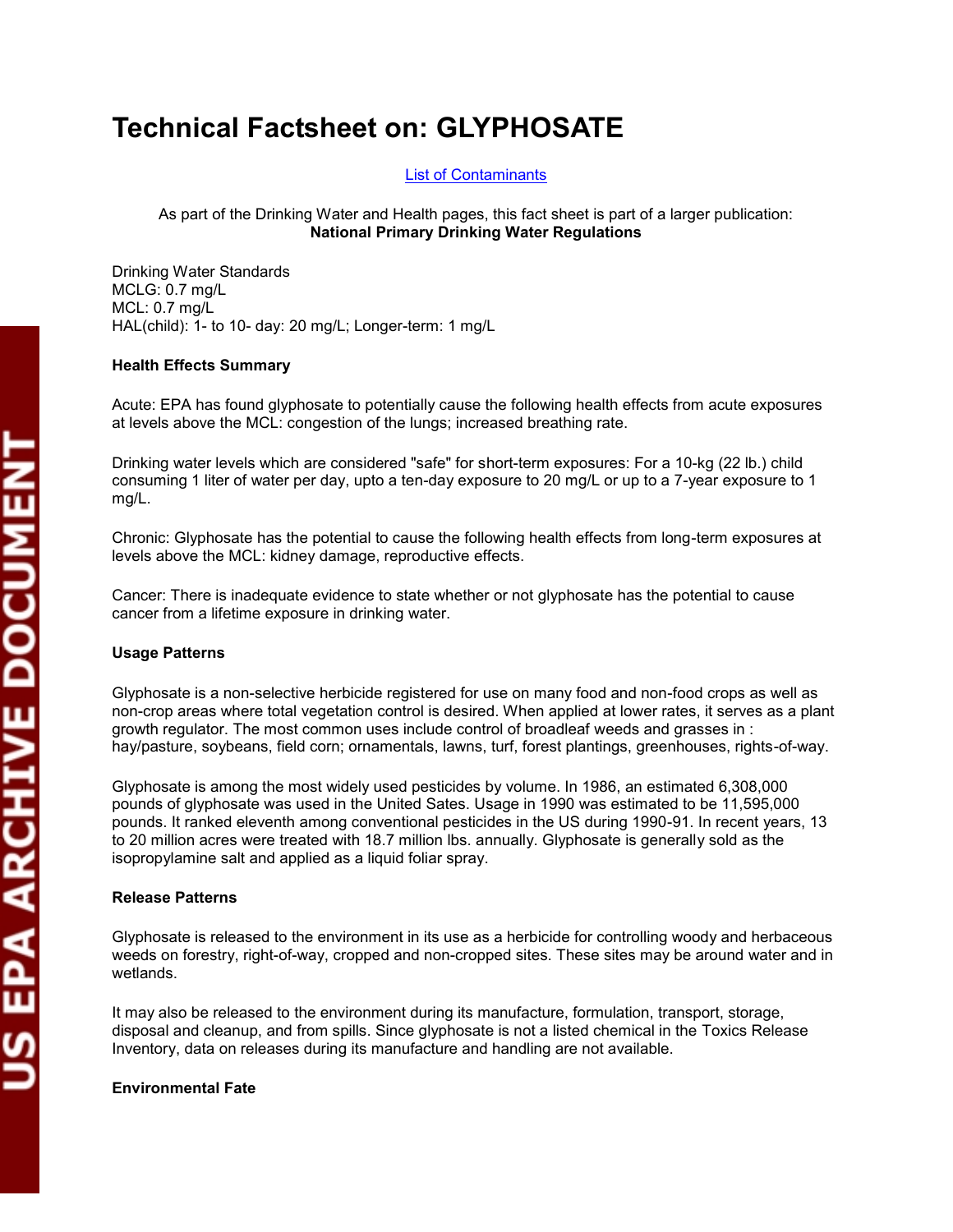spraying, it is strongly adsorbed to soil, remains in the upper soil layers, and has a low propensity for calcium clays and was readily bound to kaolinite, illite, bentonite, charcoal and muck but not to ethyl cellulose. Glyphosate is most often applied as a spray of the isopropylamine salt and is removed from the atmosphere by gravitational settling. After glyphosate is applied to forests, fields, and other land by leaching. Iron and aluminum clays and organic matter adsorbed more glyphosate than sodium and

 studies, residues are often found the following year. Glyphosate readily and completely biodegrades in soil even under low temperature conditions. Its average half-life in soil is about 60 days. Biodegradation in foliage and litter is somewhat faster. In field

 sediment rise and then decline to low levels in a few months. Due to its ionic state in water, glyphosate Glyphosate may enter aquatic systems through accidental spraying, spray drift, or surface runoff. It dissipates rapidly from the water column as a result of adsorption and possibly biodegradation. The halflife in water is a few days. Sediment is the primary sink for glyphosate. After spraying, glyphosate levels in would not be expected to volatilize from water or soil.

 Based on its water solubility, glyphosate is not expected to bioconcentrate in aquatic organisms. It is following a 10-14 day exposure period was 0.2 to 0.3. minimally retained and rapidly eliminated in fish, birds, and mammals. The BCF of glyphosate in fish

 contact during spraying, mixing, and cleanup. They may also be exposed by touching soil and plants to Occupational workers and home gardeners may be exposed to glyphosate by inhalation and dermal which glyphosate was applied. Occupational exposure may also occur during glyphosate's manufacture, transport storage, and disposal.

#### **Chemical/ Physical Properties**

CAS Number: 1071-83-6

Color/ Form/Odor: Odorless white crystals<br>M.P.: 230 C B.P.: N/A<br>Vapor Pressure: Negligible

M.P.: 230 C B.P.: N/A

Octanol/Water Partition (Kow): N/A

Density/Spec. Grav.: 0.5g/ml at 15 C

Solubility: 12 g/L of water at 25 C; Soluble in water

Soil sorption coefficient: Strong, reversible adsorption

Odor/Taste Thresholds: N/A

Henry's Law Coefficient: N/A

Bioconcentration Factor: BCF <1 in fish; not expected to bioconcentrate in aquatic organisms.

Trade Names/Synonyms: N-(phosphonomethyl) glycine; Glialka; Roundup; Sting; Rodeo; Spasor; Muster; Tumbleweed; Sonic; Glifonox; Glycel; Rondo